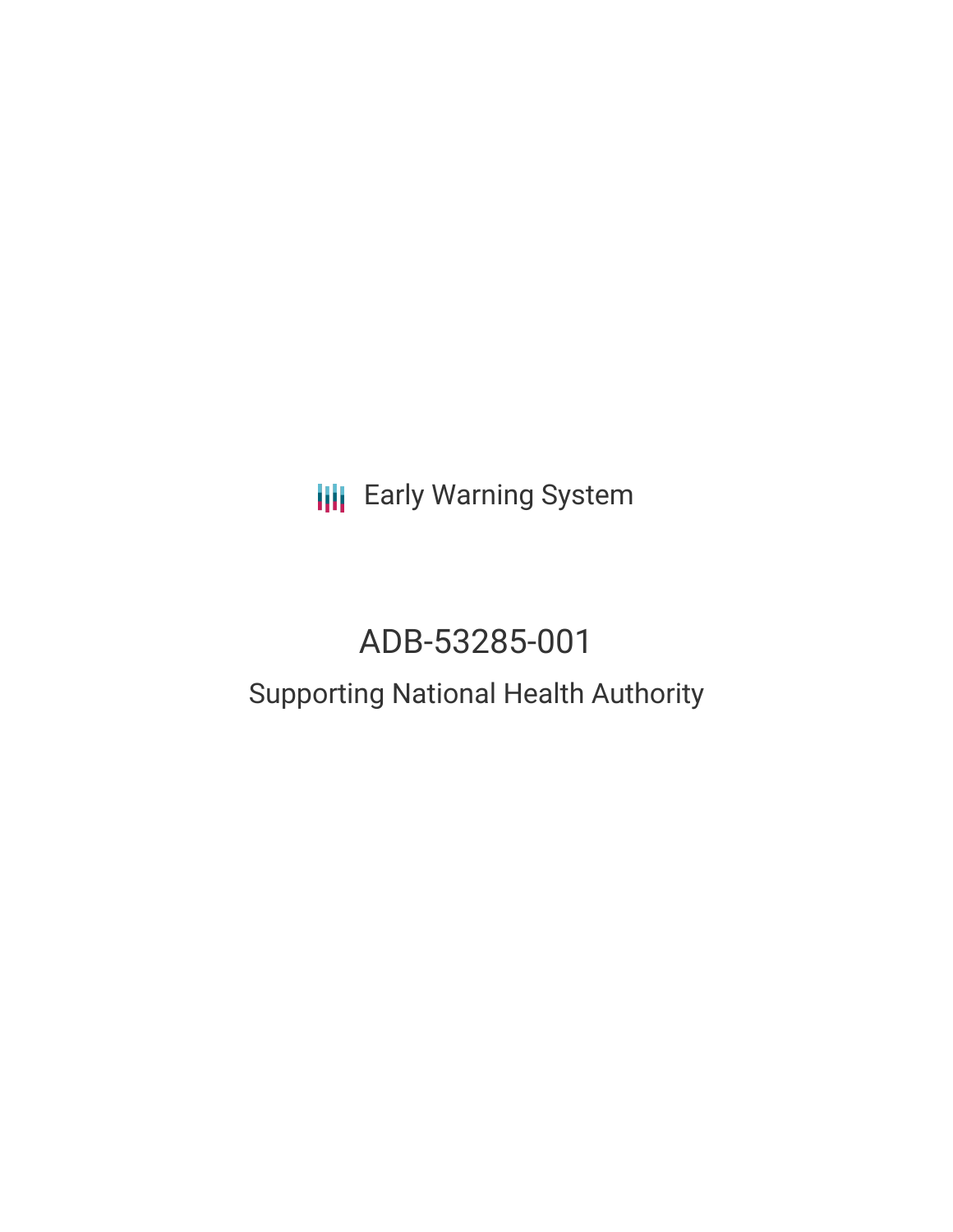### **Quick Facts**

| <b>Countries</b>               | India                        |
|--------------------------------|------------------------------|
| <b>Specific Location</b>       | Delhi                        |
| <b>Financial Institutions</b>  | Asian Development Bank (ADB) |
| <b>Status</b>                  | Active                       |
| <b>Bank Risk Rating</b>        | U                            |
| <b>Voting Date</b>             | 2019-10-23                   |
| <b>Borrower</b>                | Government of India          |
| <b>Sectors</b>                 | <b>Education and Health</b>  |
| <b>Investment Type(s)</b>      | Fund                         |
| <b>Investment Amount (USD)</b> | \$0.23 million               |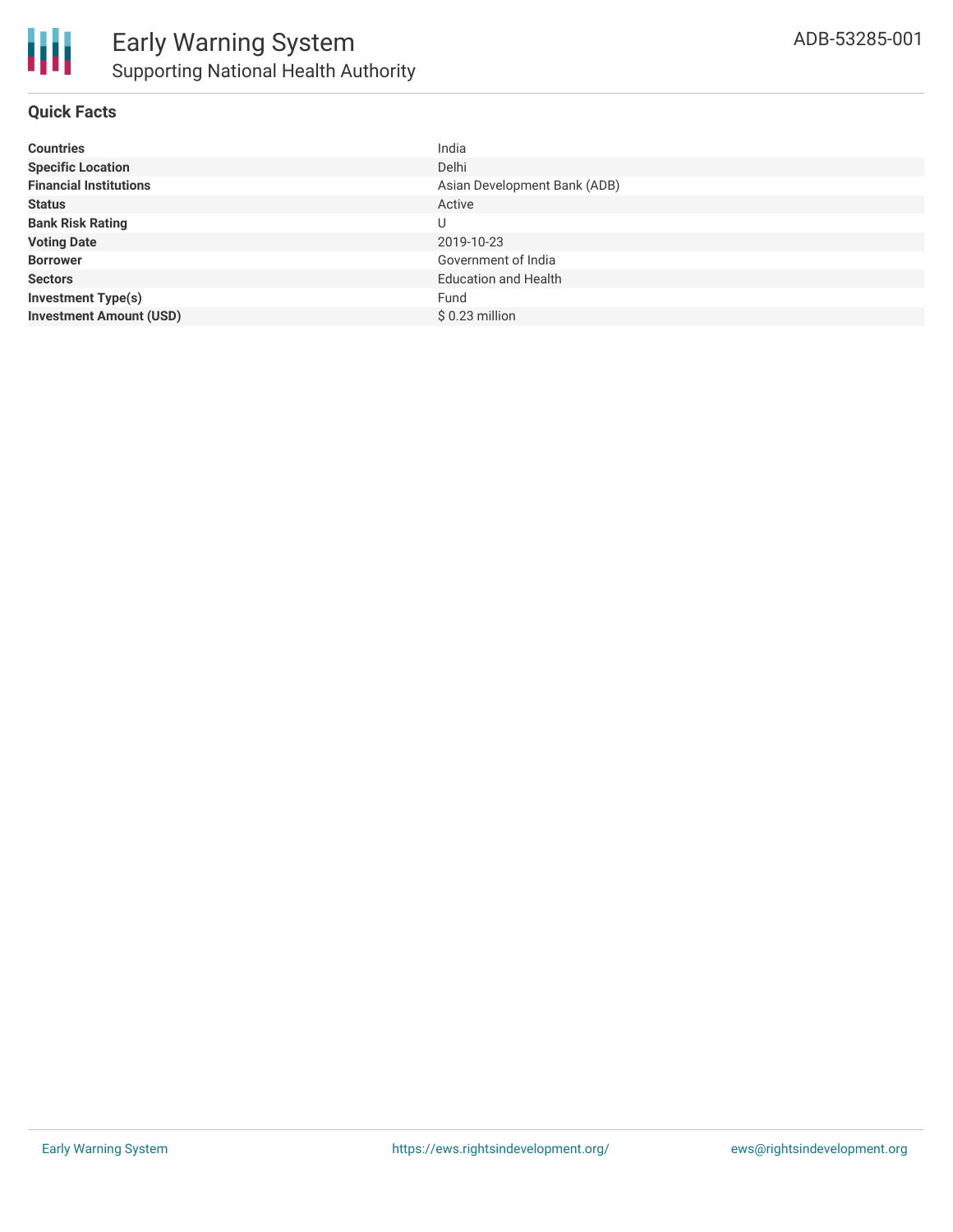

#### **Project Description**

According to the bank website, "the Government of India, in 2018, launched its flagship health care program, Ayushman Bharat Yojana (Scheme for Healthy India). It has two components to provide comprehensive and universal access to good health care services viz. (i) creation of health and wellness centrers for comprehensive primary health care,; and (ii) the formulation of a Prime Minister's Jan Aadhar Yojana Pradhan Mantri Jan Arogya Yojana (PM-JAY), or the Prime Minister's Health Protection Scheme, providing health insurance for secondary and tertiary health care."

The project outcome is "Strengthened process and institutional arrangements, and institutional framework for providing refinancing window to health service providers partnering with NHA for PM-JAY implementation"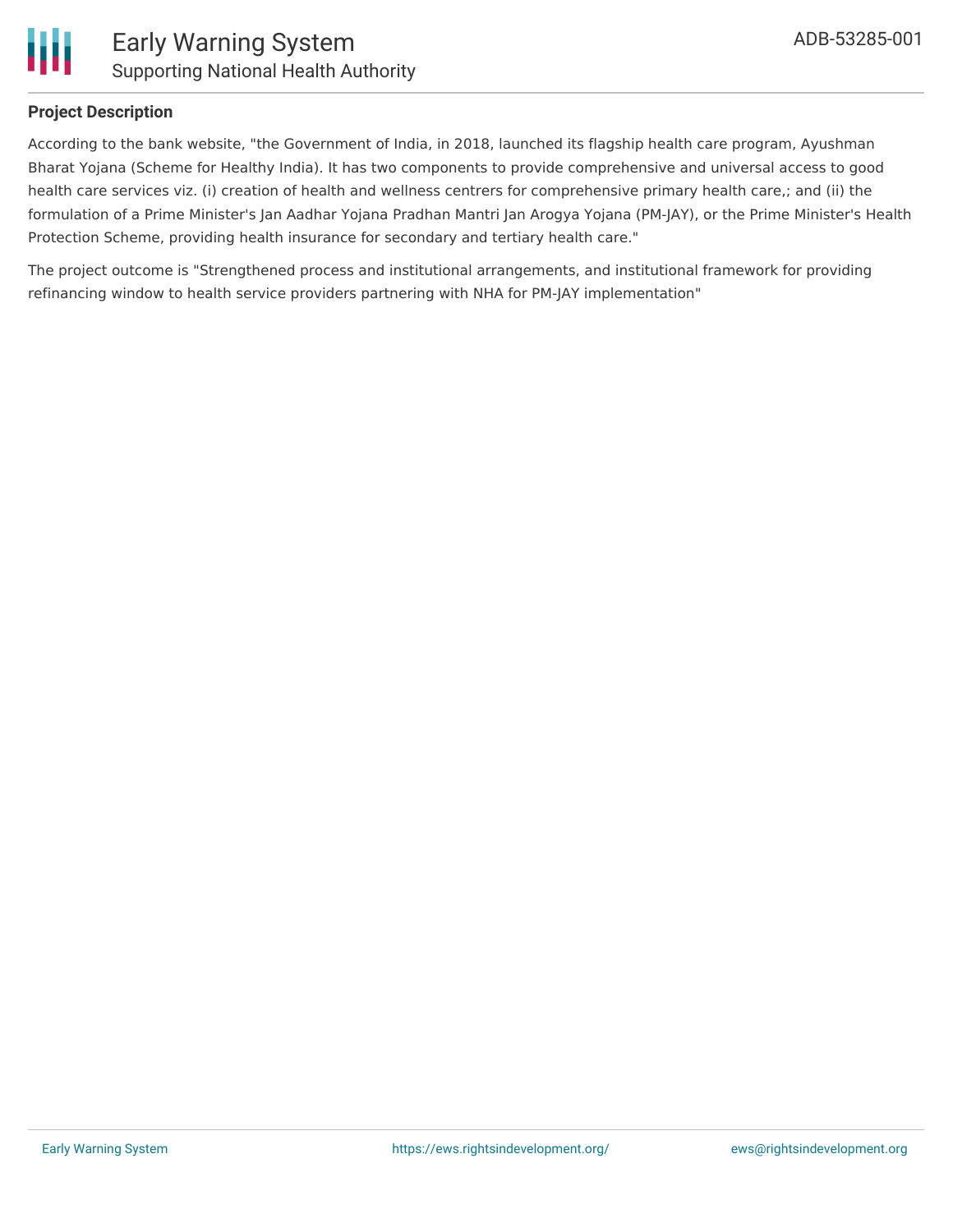#### **Investment Description**

Asian Development Bank (ADB)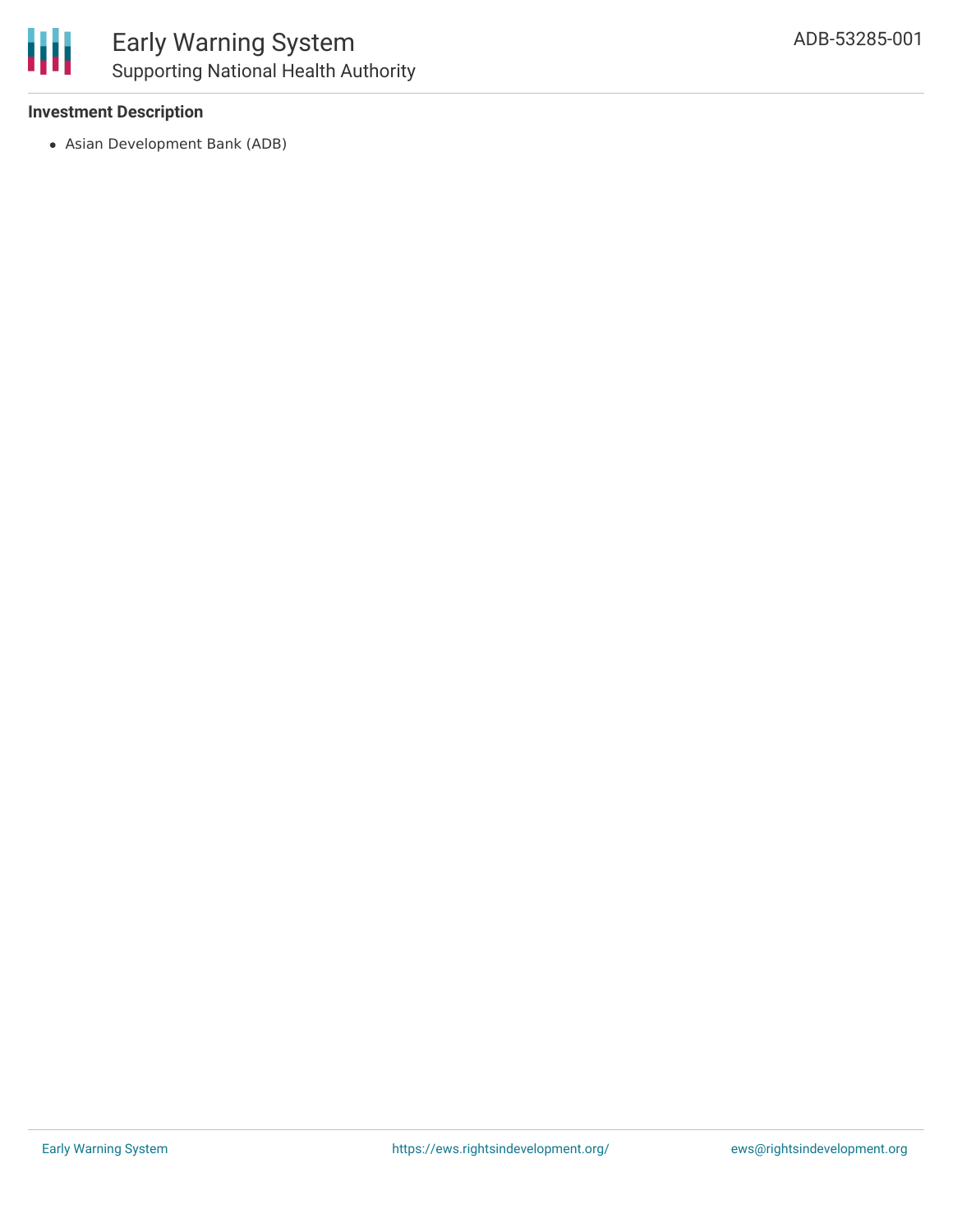

### **Contact Information**

Responsible ADB Officer Navendu Karan Responsible ADB Department South Asia Department Responsible ADB Division Public Management, Financial Sector and Trade Division, SARD Executing Agencies Asian Development Bank 6 ADB Avenue, Mandaluyong City 1550, Philippines India National Health Authority Ayushman Bharat-PMJAY,7th & 9th Floors, Jeevan Bharati Building, Connaught Place

#### **ACCOUNTABILITY MECHANISM OF ADB**

The Accountability Mechanism is an independent complaint mechanism and fact-finding body for people who believe they are likely to be, or have been, adversely affected by an Asian Development Bank-financed project. If you submit a complaint to the Accountability Mechanism, they may investigate to assess whether the Asian Development Bank is following its own policies and procedures for preventing harm to people or the environment. You can learn more about the Accountability Mechanism and how to file a complaint at: <http://www.adb.org/site/accountability-mechanism/main>